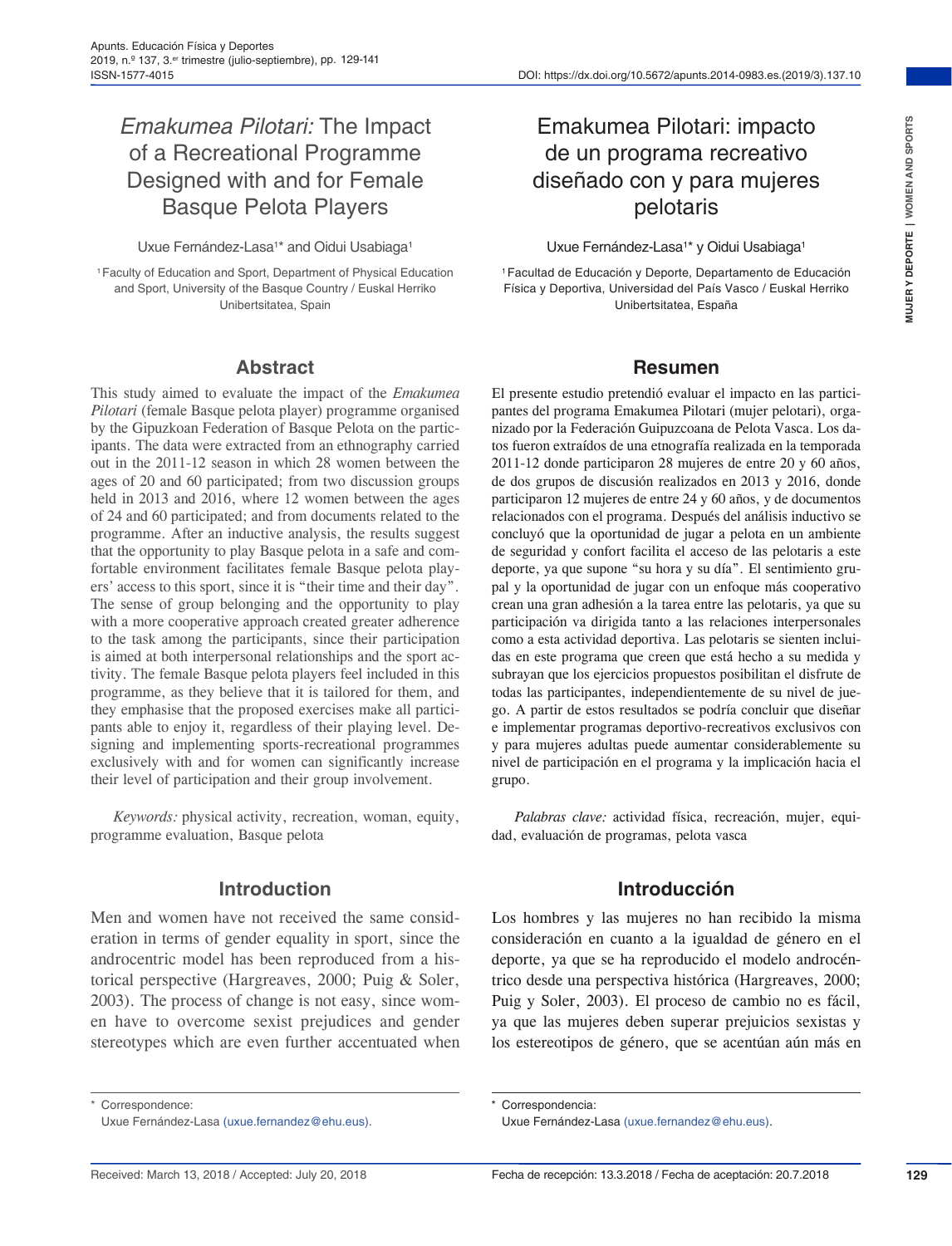females participate in sports that are deemed "for men" (Pfister, 2010).

Different studies have found that promoting physical-recreational activity among women is extraordinarily important because of the benefits it brings them (Taylor, Hughes, & Koufaki, 2013). However, according to gender relations and the gender order, different perspectives have been found on how to organise and carry out programmes in reference to the composition of the groups of practitioners (Channon, Dashper, Fletcher, & Lake, 2016). On the one hand, some authors underscore the need to offer physical-sport activity (PSA) programmes exclusively for women in order to promote their participation (Gehring, 2005; McDermott, 2004; Taylor, 2014; Whittington, 2006; Whittington, Mack, Budbill, & McKenney, 2011). Nonetheless, other researchers question this kind of programme, particularly whether they are inclusive for all kinds of women (Cortis, 2009), along with mention whether or not it is better to promote co-ed contexts (Bracey, 2006; Larneby, 2016). In order to change gender relations and achieve more egalitarian sports (Gubby & Wellard, 2015), there has also been an emphasis on the need for the range of sports to be integrative by offering "neutral" activities like Korfball, where men and women participate together. However, today there is still a need to make changes in the promotion of PSA targeted at women to encourage sexual integration (Channon et al., 2016).

#### **Recreational Programmes Exclusively for Women**

An increasing number of PSA programmes are being designed, developed and implemented exclusively for women due to their positive effects (Kruisselbrink, Dodge, Swanburg, & MacLeod, 2004; Taylor et al., 2013). The most noteworthy benefits include the feeling of safety and comfort, the connection with others and freedom from stereotypes (Whittington et al., 2011).

When evaluating the impact of the "Girls on the Move" programme implemented in Scotland, for example, it was concluded that it is beneficial to hold this kind of physical activity programme with adolescent girls so that psychosocial and social wellbeing and community benefits can be fostered through shared commitment. In particular, the importance

los casos que estas participan en los deportes denominados 'masculinos' (Pfister, 2010).

Diferentes estudios han constatado que la promoción de la actividad físico-recreativa entre las mujeres es de suma importancia por todos los beneficios aportados (Taylor, Hughes y Koufaki, 2013). Sin embargo, en función de las relaciones y el orden de género, se han encontrado diferentes perspectivas con respecto al modo de organizar los programas y su desarrollo en referencia a la composición de los grupos de practicantes (Channon, Dashper, Fletcher y Lake, 2016). Por un lado, varias autoras subrayan la necesidad de ofrecer programas de actividades físico-deportivas (AFD) exclusivamente para mujeres destinados a promocionar su participación (Gehring, 2005; McDermott, 2004; Taylor, 2014; Whittington, 2006; Whittington, Mack, Budbill y McKenney, 2011). Otras investigadoras, en cambio, presentan algunas dudas acerca de este tipo de programas, poniendo en cuestión si son inclusivas para todo tipo de mujeres (Cortis, 2009) o la conveniencia de promover contextos coeducativos (Bracey, 2006; Larneby, 2016). Con el fin de cambiar las relaciones de género y conseguir un deporte más igualitario (Gubby y Wellard, 2015), también se ha enfatizado sobre la necesidad de que la oferta sea integrativa, ofreciendo actividades 'neutrales' como el Korfball, donde participan juntos hombres y mujeres. Sin embargo, en la actualidad se sigue recalcando la necesidad de realizar cambios en la promoción de las AFD dirigidas a mujeres para impulsar de esta manera la integración sexual (Channon et al., 2016).

#### **Programas recreativos exclusivos para mujeres**

Cada vez se diseña, desarrolla e implementa un mayor número de programas de AFD de ocio dirigidos únicamente a mujeres, debido a los bienes que estos les aportan (Kruisselbrink, Dodge, Swanburg y MacLeod, 2004; Taylor et al., 2013). Entre los beneficios a destacar están el sentimiento de seguridad y confort, la conexión con las demás y la libertad con respecto a los estereotipos (Whittington et al., 2011).

En la evaluación del impacto del programa "Girls on the Move" implantado en Escocia, por ejemplo, se concluyó que es beneficioso realizar este tipo de programas de actividad física con chicas adolescentes para, a través del compromiso adquirido, fomentar el bienestar psicosocial, social y los beneficios comunitarios. En particular, se subrayó la importancia de que el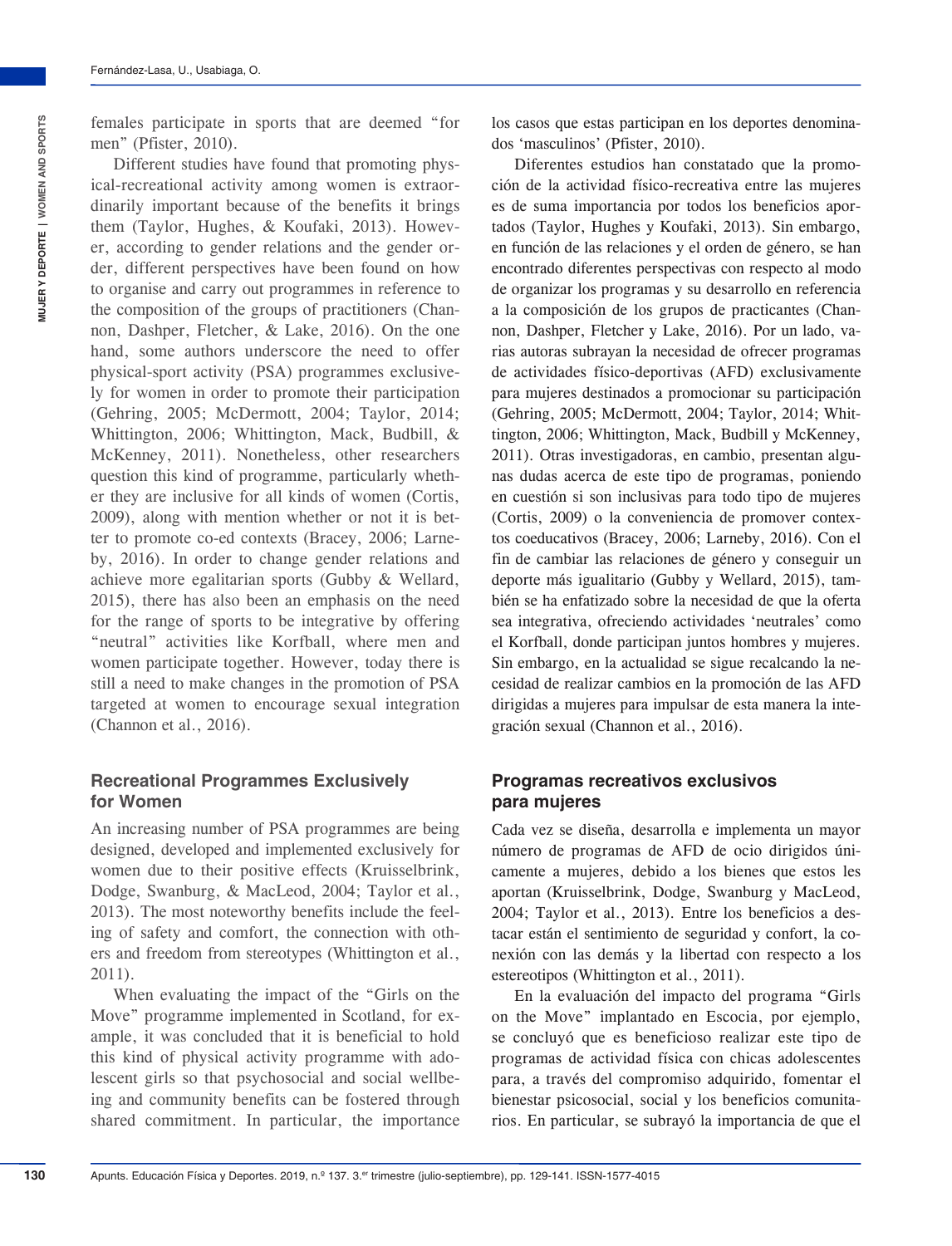of the programme only being held among girls was stressed because of their level of involvement (Taylor et al., 2013). Likewise, separating groups by sex makes it easier to have a set of activities devised according to their interests (Gehring, 2005). In this sense, several authors stress the need to offer leisure PSA targeted at the interests of women, according to their personalities and needs (Little, 2002; Puig & Soler, 2003; Roura Coma, 1999), which differ from the more structured, rigorous organisation of the federated sports training spaces of any club or team that seeks sports revenues. Furthermore, it is deemed important to lower the competitive nature of the activities in order to promote their recreational nature by choosing a more cooperative orientation and avoiding the usual competitive facet related more to sports, yet without eliminating the competitive option for whomever wants it (Cortis, 2009; Flintoff & Scraton, 2001; Marsh & Peart, 1988).

Along the same lines, it has been found that when women engage in recreational PSA, their self-esteem and self-efficacy improve, leading to greater psychological wellbeing (Hornibrook et al., 1997; Taylor, 2014) and improving their perception of their health (Taylor et al., 2013) and of their level of physical skill (Culp, 1998; Marsh & Peart, 1988), as well as their social relations (Bruening, Dover, & Clark, 2009). Furthermore, socialisation and the network of positive relations becomes a fundamental factor in this kind of programme, since the level of commitment to the activity and the construction of meaningful relationships with peers are directly related (Allender, Cowburn, & Foster, 2006; Flintoff & Scraton, 2001; Roura Coma, 1999; Whittington, 2006). In fact, this peer influence is so important that it is crucial to continuing engaging in physical activity so that the participants feel safe and supported when doing it (Fernandez-Lasa, Usabiaga, Martos-García, & Castellano, 2015).

With regard to this kind of programme designed around building gender relations, Whittington (2006) found that when girls participated in nature activities targeted solely at women, they challenged the conventional notions of femininity in different ways. For example, they developed perseverance, strength and determination; they challenged assumptions about girls' abilities; they shared feelings of skill and pride; they questioned ideal images of beauty; they improved their ability to express themselves and their leadership skills; and they built meaningful programa se realizara únicamente entre las chicas por su nivel de implicación (Taylor et al., 2013). Asimismo, separar los grupos por sexo facilita disponer de una selección de actividades que se confecciona según sus intereses (Gehring, 2005). En este sentido, varias autoras insisten en la necesidad de ofertar AFD de ocio dirigidas a los intereses de las mujeres, de acuerdo con sus personalidades y necesidades (Little, 2002; Puig y Soler, 2003; Roura Coma, 1999), difiriendo de la organización más estructural y rigurosa de los espacios deportivos federados de entrenamiento de cualquier club o equipo que busca réditos deportivos. Además, se cree importante disminuir la naturaleza competitiva de las actividades para promocionar la oferta recreativa entre ellas, optando por una orientación más cooperativa, huyendo de la vertiente habitual de competición relacionada con el ámbito más deportivo, sin eliminar la opción competitiva para quien la desee (Cortis, 2009; Flintoff y Scraton, 2001; Marsh y Peart, 1988).

Red among gives were also sense trained to the sense of the sense of the sense of the sense of the sense of the sense of the sense of the sense of the sense of the sense of the sense of the sense of the sense of the sense En esta misma línea, se ha constatado que cuando las mujeres realizan AFD recreativas aumentan su autoestima y autoeficacia, desembocando en un bienestar psicológico (Hornibrook et al., 1997; Taylor, 2014), mejorando la percepción de su salud (Taylor et al., 2013) y de su nivel de habilidad física (Culp, 1998; Marsh y Peart, 1988), así como de sus relaciones sociales (Bruening, Dover y Clark, 2009). Además, la socialización y el tejido de relaciones positivas se convierte en un aspecto fundamental en este tipo de programas, ya que el nivel de compromiso con la actividad y la construcción de relaciones significativas con sus iguales están directamente relacionados (Allender, Cowburn y Foster, 2006; Flintoff y Scraton, 2001; Roura Coma, 1999; Whittington, 2006). Tanto es así que la influencia de las iguales se revela crucial para seguir realizando actividad física, de forma que las participantes se sienten seguras y arropadas para su realización (Fernandez-Lasa, Usabiaga, Martos-García y Castellano, 2015).

En relación con este tipo de programas, diseñados en torno a la construcción de las relaciones de género, Whittington (2006) observó que cuando las chicas participaron en actividades en la naturaleza dirigidas solo a mujeres, desafiaron nociones convencionales de feminidad de diversas maneras. Así, desarrollaron la perseverancia, fuerza y determinación, desafiaron supuestos acerca de las habilidades de las chicas, compartieron sentimientos de habilidad y orgullo, cuestionaron imágenes ideales de la belleza, aumentaron la habilidad de expresarse y de liderazgo y construyeron relaciones significativas con otras participantes. En este mismo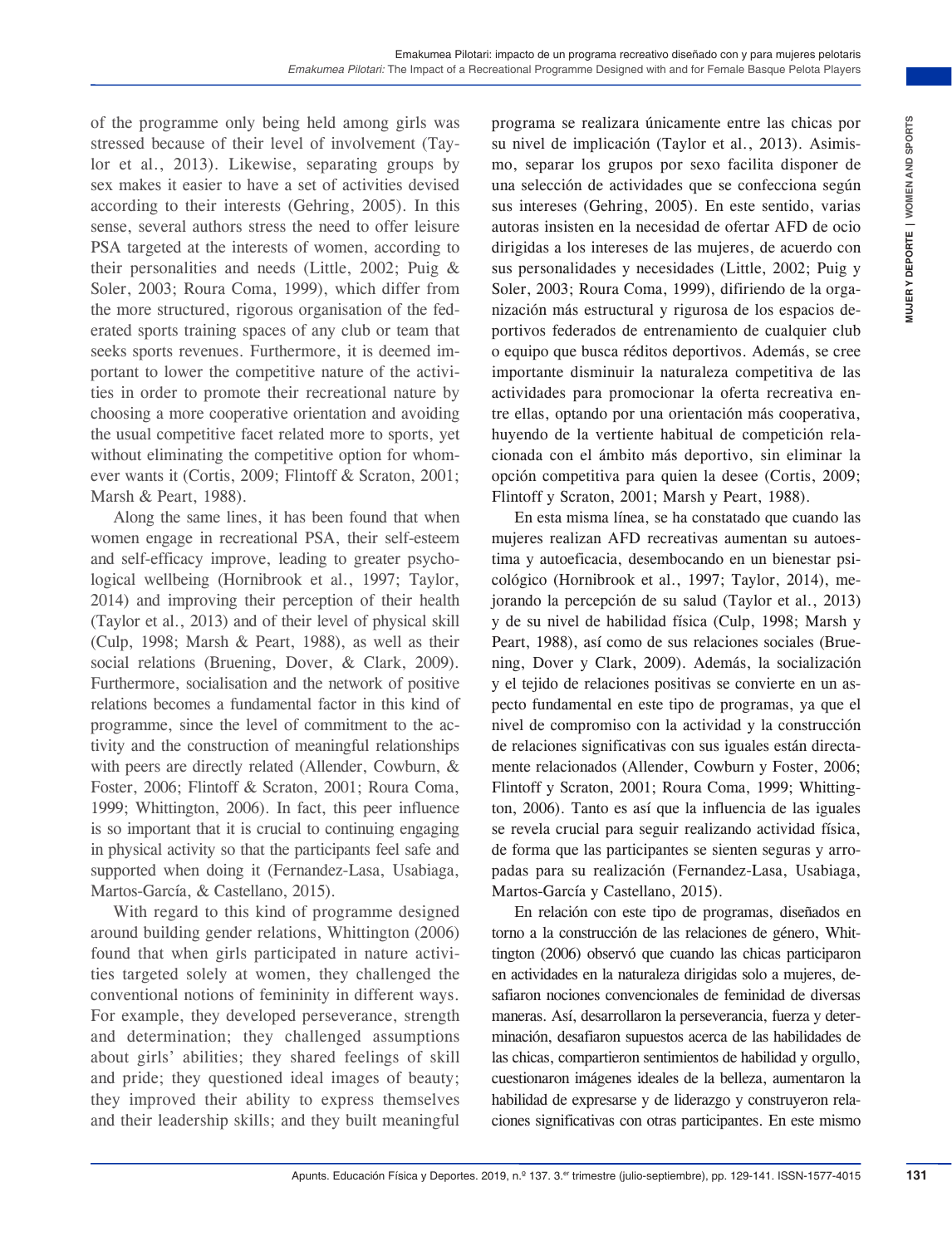relationships with other participants. In the same vein, Little (2002) and Hornibrook et al. (1997) concluded that women need to negotiate their access to activities in nature and resist patriarchal domination and gender stereotypes as active agents. Furthermore, there is proof of the difficulty of creating an active context that concurs with the social stereotypes and image of femininity, especially in adolescents and youths (Allender et al., 2006; Flintoff & Scraton, 2001) or in activities that have traditionally been considered male, such as activities in nature (Culp, 1998; Whittington et al., 2011). In consequence, there is a clear need to promote specific programmes in which all the participants are female, both adult and adolescent, to resist and confront the gender stereotypes and relationships in society (Puig & Soler, 2003; Whittington, 2006).

With regard to the nature of this kind of programme, some studies concur that when segregated groups are organised to encourage women's participation, a different atmosphere is created which has positive effects on the participants (McDermott, 2004; Whittington et al., 2011).

#### **The** *Emakumea Pilotari* **(EM) Project**

This programme was launched at a time and in a place where, as González-Abrisketa (2005) stressed, it was unthinkable for women to be players and wrestlers, since society excluded them from a prominent role in sports and public representation. This ideology was so strong that it was initially believed that being born a Basque pelota player was tantamount to being born male. This sport, which is so deeply rooted in Basque culture, has been considered inappropriate for women in the past, and still is today (Del Valle, 2001; Etxebeste, 2012). This belief still exists despite the fact that in the 20<sup>th</sup> century, until the last fronton was closed in the early 1980s, there were "raquetistas" (female pelota players who used a racquet to hit the ball) who professionally played Basque pelota in Spain, Cuba, Mexico and the United States (Urrutia & Sagastizabal, 2009).

Based on the perceived need, along with the need expressed by the female Basque pelota players themselves, the Gipuzkoan Federation of Basque Pelota (FGPV) developed the EM programme (FGPV, 2004a, 2004b) with the intention of fostering women's participation in Basque pelota and thus promoting equality in sports. This pioneering project had the assistance of several public institutions, and it was

sentido, Little (2002), Hornibrook et al. (1997) concluyeron que las mujeres necesitan negociar su acceso a las actividades en la naturaleza y resistir como agentes activas a la dominación patriarcal y los estereotipos de género. Además, se ha constatado la dificultad de crear un contexto activo que concuerde con los estereotipos sociales y la imagen de la feminidad, sobre todo en adolescentes y jóvenes (Allender et al., 2006; Flintoff y Scraton, 2001) o en actividades que han sido consideradas masculinas como, por ejemplo, las actividades en la naturaleza (Culp, 1998; Whittington et al., 2011). En consecuencia, se destaca la necesidad de promover programas específicos donde todas las participantes sean mujeres, tanto adultas como adolescentes, para resistir y enfrentarse a los estereotipos y las relaciones de género de la sociedad (Puig y Soler, 2003; Whittington, 2006).

Referente a la naturaleza de este tipo de programas, algunas investigaciones coinciden en que, cuando se organizan grupos segregados para fomentar la participación de las mujeres, se crea un ambiente diferente que genera efectos positivos en las participantes (McDermott, 2004; Whittington et al., 2011).

#### **Proyecto Emakumea Pilotari (EM)**

Este programa nació en un momento y contexto donde, como recalcó González-Abrisketa (2005), era impensable que las mujeres fuesen jugadoras y luchadoras, ya que la sociedad las excluía del protagonismo en los deportes y la representación pública. Tanto fue así que se creía que nacer pelotari implicaba inicialmente nacer varón. Este deporte tan arraigado en la cultura vasca se ha considerado, y todavía hoy en día es así, un deporte no adecuado para las mujeres (Del Valle, 2001; Etxebeste, 2012). Esta consideración se hace a pesar de que, en el siglo xx, hasta que se cerró el último frontón a principios de los 80, hubo "raquetistas" (mujeres pelotaris que empleaban una raqueta para golpear la pelota) que se dedicaron profesionalmente a la pelota vasca en España, Cuba, México y EEUU (Urrutia y Sagastizabal, 2009).

A partir de la necesidad percibida y manifestada por las propias pelotaris, la Federación Guipuzcoana de Pelota Vasca desarrolló el programa EM (FGPV, 2004a, 2004b), con la intención de fomentar la participación en pelota vasca entre las mujeres y promover, de esta forma, la igualdad en el deporte. Este pionero proyecto contó con la ayuda de varias instituciones públicas y se puso en marcha a través de una comisión formada por representantes de pelotaris y clubes que acogían a mujeres que querían practicar este deporte.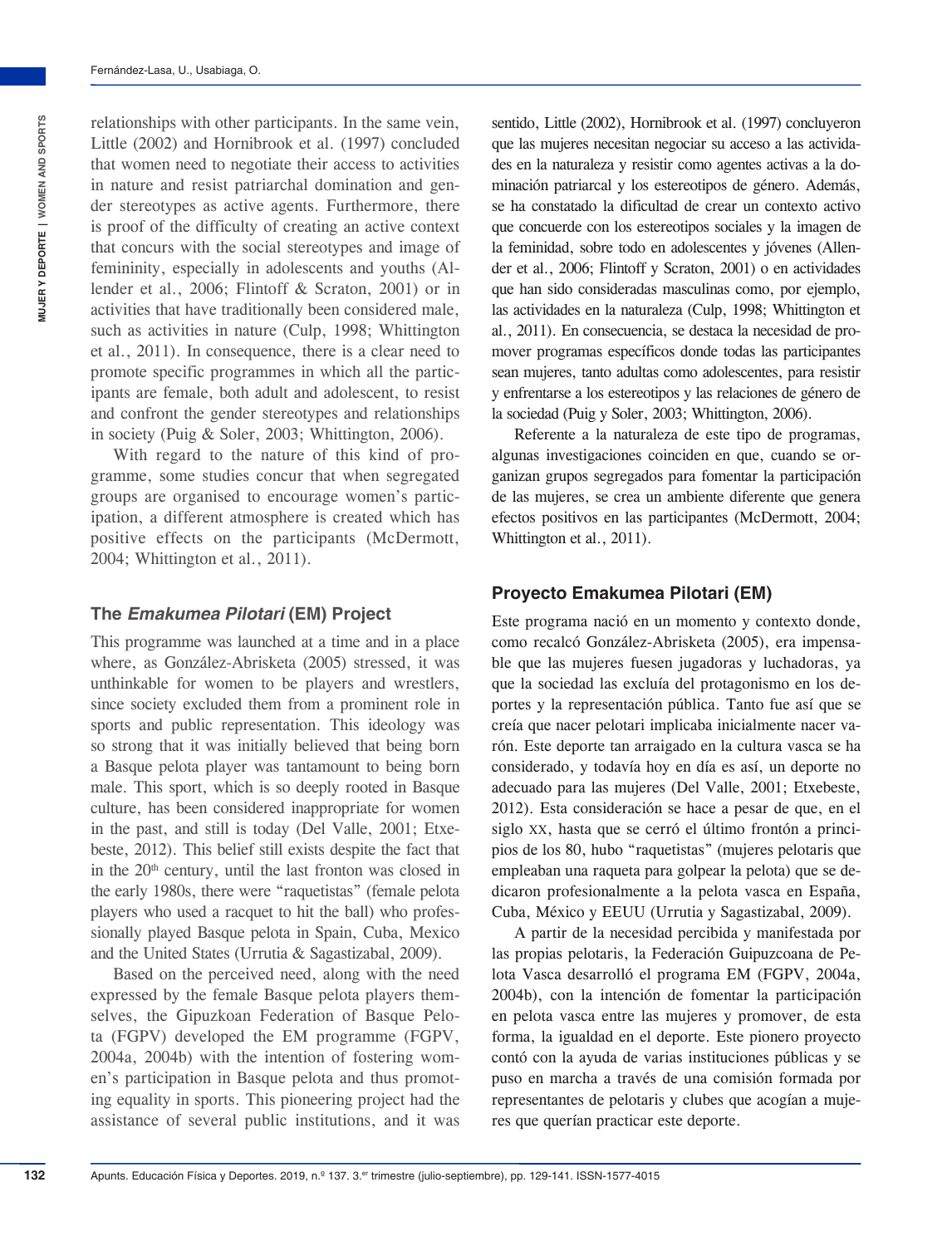launched via a commission made up of representatives of Basque pelota players and clubs which welcomed women who wanted to practise this sport.

EM was implemented via three spheres of PSA actions: recreational, school and federated (FGPV, 2004a, 2004b; Fernandez-Lasa, Usabiaga, Castellano, Etxeberria, & Mendizabal, 2015). The range of recreational activities was a first new opportunity for adult women who wanted to play Basque pelota without competing. The main purpose of the Commission was to organise recreational courses for women over the age of 16, which were taught by expert female educators from the FGPV. During the 2005/2006 season, weekly training sessions lasting an hour and a half were implemented in several towns, where the participants used a *paleta* (a kind of compact wooden racquet without strings) to hit a tennis ball. These sessions were primarily for fun, mainly consisting in non-competitive group exercises, or competitive ones with no consequences, games which did not end with a winner.

Thus, the objective of this study was to evaluate the impact of the EM programme targeted solely at women registered in the recreational courses so that, based on the effects on the participants, recommendations can be proposed for the design of other recreational programmes targeted solely at women.

#### **Methodology**

This study addressed programme evaluation (Anguera & Hernández-Mendo, 2003; Castejón-Oliva, 2007), through which we sought to assess the quality of the recreational courses on Basque pelota in accordance with the general aspects referring to evaluative research proposed by Kemmis and Stake (1988), who state that the quality of the EM programme should be evaluated based on "a context of understanding in which personal biographies, cultural mores and ideological positions intertwine" (p. 9). In this sense, it was also grounded upon the gender perspective as a point of departure to analyse the relationships established within the sphere of recreational PSA, analysing the human experiences in a society from the gender perspective (which Birrell called engendered society, 2000), which includes a consideration of gender equity (Parry, 2014) in order to transform the social context via action.

This article is based on a broader study approved by the Teaching and Research Ethics Committee at the University of the Basque Country UPV/EHU and focuses on the records obtained via: (a) an ethnography,

EM se implementó en tres ámbitos de actuación de las AFD: recreativo, escolar y federado (FGPV, 2004a, 2004b; Fernandez-Lasa, Usabiaga, Castellano, Etxeberria y Mendizabal, 2015). La oferta recreativa supuso una primera y nueva oportunidad para las mujeres adultas que querían jugar a pelota vasca sin competir. El principal cometido de la Comisión estuvo dirigido a organizar cursos recreativos para mujeres mayores de 16 años, los cuales fueron impartidos por educadoras especialistas de la FGPV. Durante la temporada 2005/2006 se implementaron en varias localidades las sesiones de entrenamiento semanales de hora y media, donde las participantes empleaban una paleta (especie de raqueta de madera compacta sin cordaje) para golpear la pelota de tenis. Estas sesiones tenían un componente eminentemente lúdico, en el que prevalecían ejercicios en grupo no competitivos o competitivos sin memoria, juegos que no terminan con una ganadora.

Con todo, el objetivo de esta investigación fue evaluar el impacto del programa EM dirigido únicamente a mujeres inscritas en los cursos recreativos para, a partir de los efectos generados en las participantes, proponer recomendaciones para el diseño de otros programas recreativos dirigidos únicamente a mujeres.

#### **Metodología**

made up of representation Fisical y Deportes in the standard of transfer than spectral in spectral (1919), the other are proported in spectral y contents are not become the spectral of terms operating the standard contents Este trabajo aborda la evaluación de programas (Anguera y Hernández-Mendo, 2003; Castejón-Oliva, 2007), mediante la que se pretende valorar la calidad de los cursos recreativos de pelota vasca, y de acuerdo con los aspectos generales propuestos por Kemmis y Stake (1988) referentes a la investigación evaluativa, por el que se subraya que la calidad del programa EM debe ser evaluado a partir de "un contexto de comprensión en el que se entrecruzan biografías personales, formas culturales y posiciones ideológicas" (p. 9). En este sentido, también se ha fundamentado en la perspectiva de género como punto de partida para analizar las relaciones que se establecen en el ámbito de las AFD recreativas, analizando las experiencias humanas en una sociedad con perspectiva de género (denominado por Birrell *engendered society*, 2000), donde se contempla la equidad de género (Parry, 2014) con el fin de transformar el contexto social mediante la acción.

Este artículo es parte de un estudio más amplio aprobado por la Comisión de Ética de Enseñanza e Investigación de la Universidad del País Vasco UPV/EHU y se centra en los registros obtenidos a través de: (a) una etnografía, principal estrategia metodológica, realizada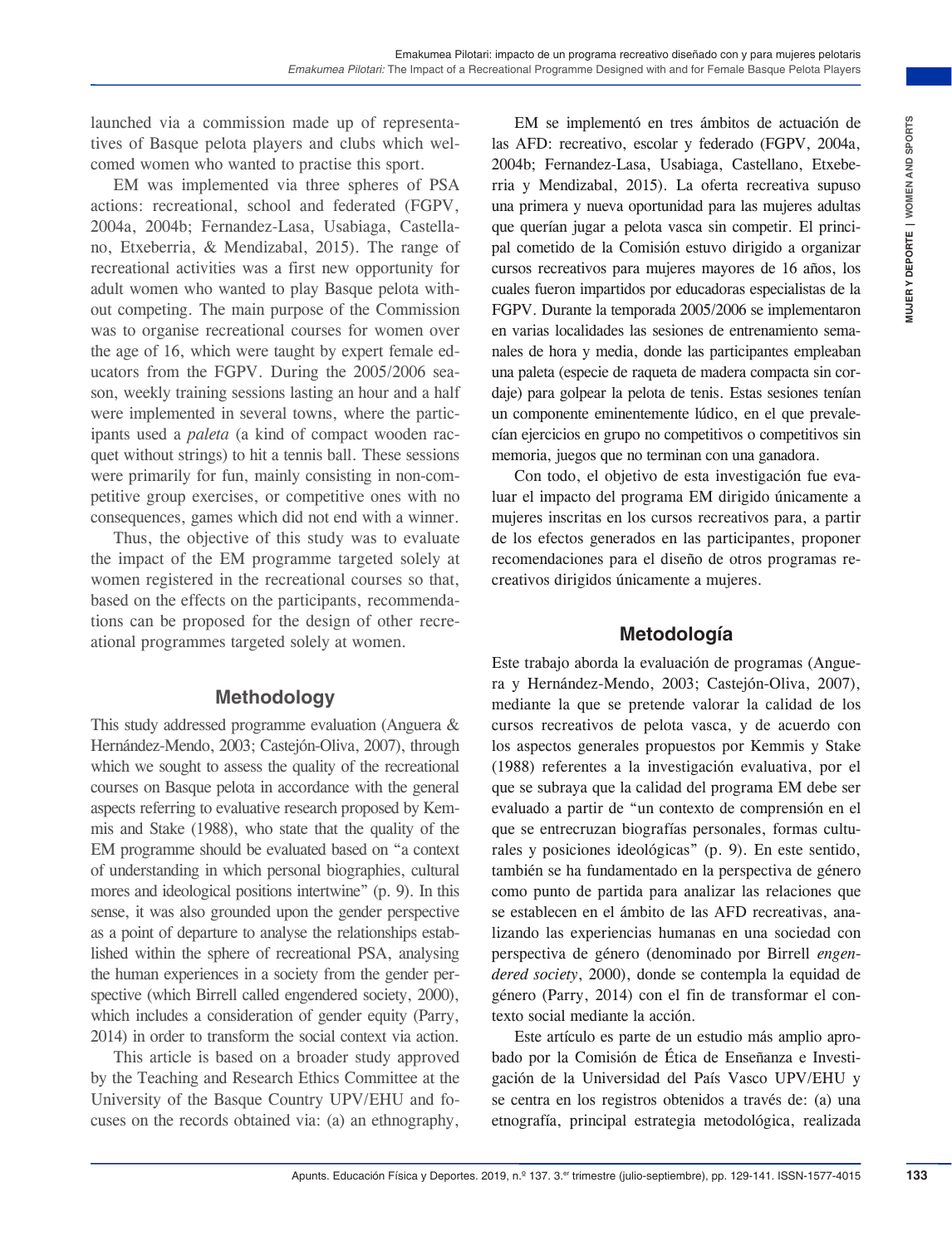**134**

the main research strategy, conducted with the recreational Basque pelota players between October 2011 and June 2012. Through participant observation and a field diary where details related to the subject of study were noted down (following the guidelines suggested by Markula & Silk, 2011) a total of 83 sessions undertaken by 28 women (between the ages of 22 and 60) in three towns were recorded, plus eleven of the women were also interviewed using a semi-structured script, including the two instructors; (b) discussion groups held in 2013 and 2016 with 12 recreational Basque pelota players (between the ages of 24 and 60); the second session was held to check the data saturation and increase the credibility of the study; (c) a compilation of documents associated with the EM project, most notably the internal documents of the FGPV (2004a, 2004b, 2012, 2017) and the blog and posters made to disseminate the project; and (d) a semi-structured interview with the technical director of the FGPV.

All the participants were chosen via structured intentional sampling, distinguishing the recreational Basque pelota players, the instructors and the federated teams. The data analysis was carried out inductively via coding using the ATLAS.ti 6.2 software (Friese, 2012) and the categorisation and interpretation of the information. The themes emerged from the data: adherence to the activity, social relations, the influence of the programme on their day-to-day lives, the exclusive nature of the programme and the non-competitive nature of the Basque pelota players. Taking as a reference the criteria proposed by Guba and Lincoln (1994), the value of the veracity of the data which brings rigour to this study was supported by an extended presence in the study context; consultations with the teams who developed the transcriptions and reports made throughout the research process; and the triangulation of the data collection techniques, scenarios and informants.

# **Results and Discussion**

#### **Evolution in participation in the EM programme**

Nine participants registered for the first course held with a single group in the 2005/06 season, and from that season on, the number of group and participants increased considerable (Table 1). It is worth highlighting that the programme welcomed a large number of women who had no organised, fun, recreational way of practising Basque pelota until 2005.

con las pelotaris recreativas entre octubre de 2011 y junio de 2012. En total, mediante la observación participante y un diario de campo donde se anotaron los detalles relacionados con el objeto de estudio (siguiendo las directrices propuestas por Markula y Silk, 2011), se registraron 83 sesiones de entrenamiento realizadas por 28 mujeres (entre 22 y 60 años) en tres localidades; además, once de ellas fueron entrevistadas con un guion semiestructurado, incluyendo a las dos educadoras. (b) Grupos de discusión realizados en 2013 y 2016 con 12 pelotaris (entre 24 y 60 años) recreativos. La segunda sesión se llevó a cabo para comprobar la saturación de los datos y aumentar la credibilidad del estudio; (c) recopilación de documentos asociados al proyecto EM, donde destacan los documentos internos de la FGPV (2004a, 2004b, 2012, 2017) o el blog y los carteles elaborados para la difusión del proyecto, y (d) entrevista semiestructurada al director técnico de la FGPV.

Todas las participantes fueron elegidas mediante un muestreo intencionado y estructurado, diferenciando las pelotaris recreativas, las educadoras y los equipos federativos. El análisis de los datos se realizó de manera inductiva, mediante la codificación con el *software* ATLAS.ti 6.2 (Friese, 2012), categorización e interpretación de la información. De los datos emergieron los temas: adherencia hacia la actividad, las relaciones sociales, la influencia del programa en su día a día, el carácter exclusivo del programa y el carácter no competitivo de las pelotaris. Tomando como referencia los criterios propuestos por Guba y Lincoln (1994), el valor de la verdad de los datos que dan rigor a este trabajo estuvo apoyado por una presencia prolongada en el contexto de estudio, la comprobación con los equipos que elaboraron las transcripciones e informes realizados a lo largo del proceso de investigación y la triangulación de técnicas de recogida de datos, escenarios e informantes.

## **Resultados y discusión**

#### **Evolución de la participación en el programa EM**

El primer curso organizado en la temporada 2005/06 contó con nueve participantes inscritas en un único grupo y a partir de esa temporada, fueron aumentando considerablemente el número de grupos y de participantes (tabla 1). Cabe destacar que el programa responde a un número cuantioso de mujeres que hasta el año 2005 no disponían de ninguna oferta recreativa organizada y lúdica para practicar pelota vasca.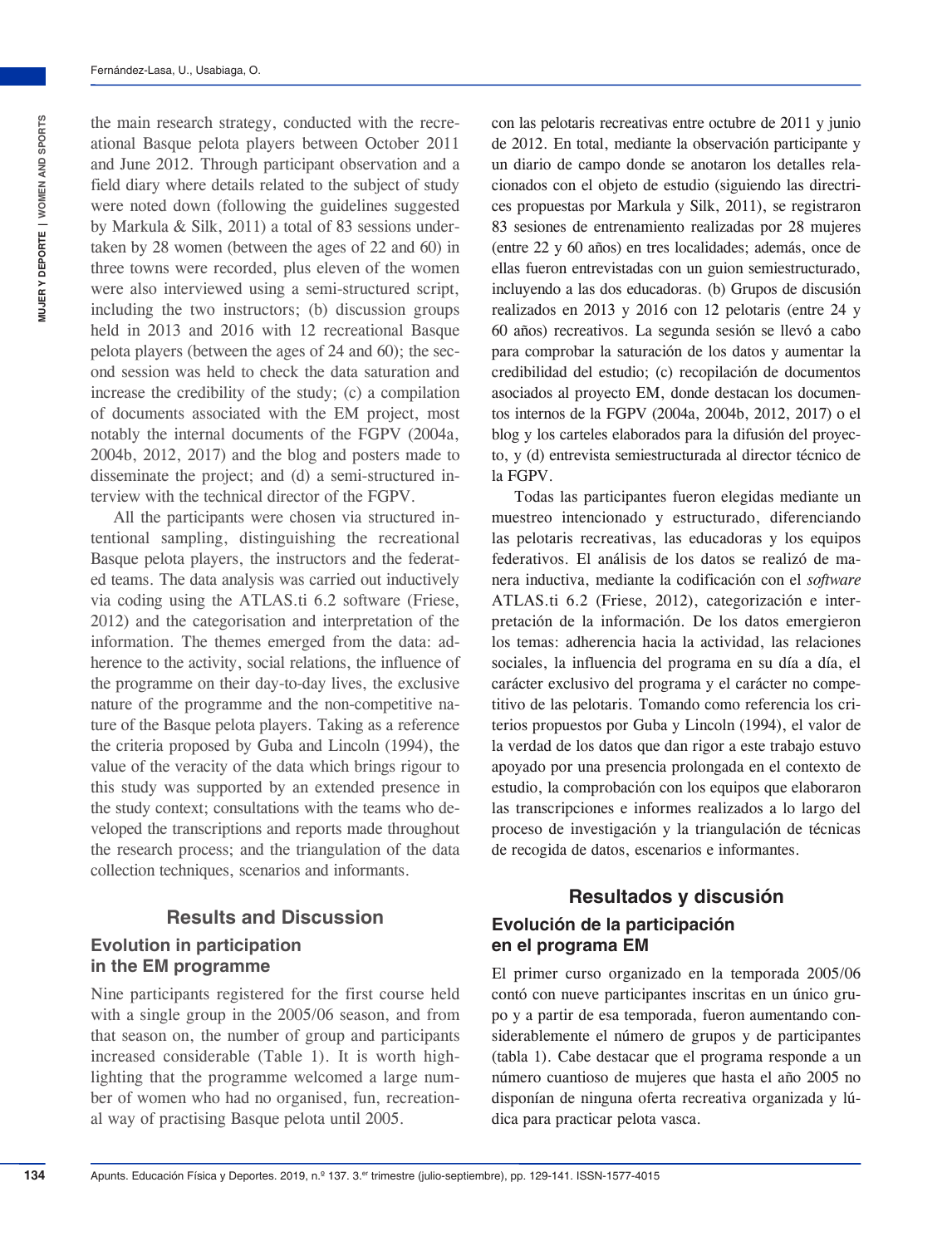| Table 1                                                          |  |
|------------------------------------------------------------------|--|
| Number of groups and participants per academic year (FGPV, 2017) |  |

Tabla 1 *Número de grupos y de participantes por curso* (FGPV, 2017)

| Season  | No. of Groups | Participants |
|---------|---------------|--------------|
| 2005/06 | 1             | 9            |
| 2006/07 | 6             | 65           |
| 2007/08 | 11            | 84           |
| 2008/09 | 17            | 161          |
| 2009/10 | 17            | 152          |
| 2010/11 | 17            | 140          |
| 2011/12 | 19            | 141          |
| 2012/13 | 16            | 140          |
| 2013/14 | 12            | 105          |
| 2014/15 | 8             | 73           |
| 2015/16 | 8             | 91           |
| 2016/17 | 9             | 118          |

| Curso   | Grupos | Participantes |  |
|---------|--------|---------------|--|
| 2005/06 | 1      | 9             |  |
| 2006/07 | 6      | 65            |  |
| 2007/08 | 11     | 84            |  |
| 2008/09 | 17     | 161           |  |
| 2009/10 | 17     | 152           |  |
| 2010/11 | 17     | 140           |  |
| 2011/12 | 19     | 141           |  |
| 2012/13 | 16     | 140           |  |
| 2013/14 | 12     | 105           |  |
| 2014/15 | 8      | 73            |  |
| 2015/16 | 8      | 91            |  |
| 2016/17 | 9      | 118           |  |

The number of Basque pelota players experienced major fluctuations, with the maximum participation achieved in the 2008/09 season decreasing significantly. This notable decline, especially in the 2013/14 and 2014/15 seasons, may be due to the change in the organisational structure of the courses, since the federation stopped organising them directly and gave the town halls or clubs the autonomy to organise them on their own. It may also be the consequence of a positive aspect derived from the programme, that is, the emancipation of the female Basque pelota players. Once some former participants in the course had acquired the habit of playing this sport, they continued enjoying the activity without enrolling in the courses. Nonetheless, despite the drop in the number of groups, more than 100 women currently continue to participate in this recreational programme.

### **Perception of the Female Basque Pelota Players: "A Programme Made for Us"**

In relation to adherence to the activity, several pelota players stressed it is necessary to develop and implement this kind of programme so that women participate in Basque pelota in the normal course of life. Furthermore, the visibility of adult women enjoying the fronton, which is usually located in the historical centre of each town, can help foster the participation of school-aged girls. Among the interviewees, some of them did not have the chance to keep playing in their youth since they had no adult female referents who continued playing Basque pelota. Thus, this programme has given them the chance to resume that

Associated point (figar), 2017) **Aluneo de grupes of exactions are control figar and the properties. The matter of the control of the control of the control of the control of the control of the control of the control of th** El número de pelotaris ha sufrido fluctuaciones importantes, decreciendo ampliamente la tasa máxima de participación conseguida durante la temporada 2008/09. Esta bajada acentuada, sobre todo en las temporadas 2013/14 y 2014/15, puede ser debida al cambio de la estructura organizativa de los cursos, ya que la federación dejó de organizarlos directamente y dio autonomía a los ayuntamientos o clubes para realizarlos por su cuenta. También puede ser la consecuencia de un aspecto positivo derivado del programa, o sea de la emancipación de las pelotaris. Algunas excursillistas, una vez adquirido el hábito de este deporte, han continuado disfrutando de la actividad sin inscribirse en los cursos. Así y todo, actualmente, a pesar de la disminución del número de grupos, las mujeres que continúan participando en este programa recreativo superan el centenar.

### **Percepción de las pelotaris: "un programa a nuestra medida"**

En relación con la adherencia hacia la actividad, varias pelotaris destacan que es necesario desarrollar e implementar este tipo de programas, para que las mujeres participen con total normalidad en pelota vasca. Además, la visibilidad de las mujeres adultas disfrutando en el frontón, el cual habitualmente se ubica en el centro histórico de cada localidad, puede ayudar a fomentar la participación de niñas en edad escolar. Entre las entrevistadas, algunas no tuvieron en su juventud la oportunidad de seguir jugando, por no disponer de referentes que en edad adulta continuaban jugando a pelota vasca. Así, este programa les ha brindado la oportunidad de retomar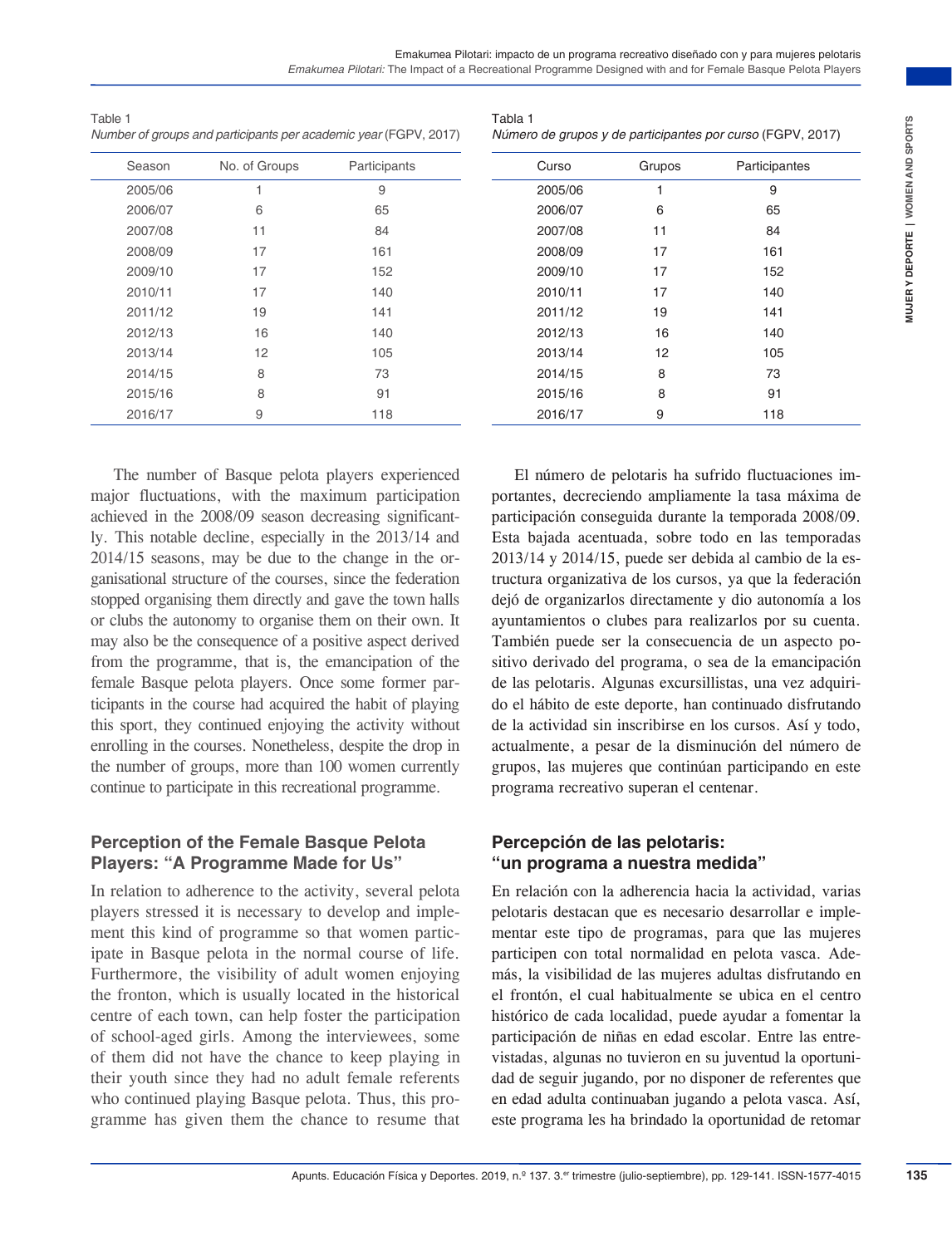**136**

recreational activity that they enjoyed so much in their childhood. Zuriñe, for example, said:

"Question. Now do you think you're playing a boys' sport or not?"

"No, I don't think it has anything to do with that. It's a co-ed sport; you have to be skilful and nothing else. I don't think that it shows that you're more man or woman. I simply like it [playing Basque pelota] and it's the best thing I've done in my adulthood" (Zuriñe).

With regard to social relations and the creation of a sense of group belonging, all the Basque pelota players underscored the atmosphere created during the course and their satisfaction and determination to share the activity with the women in their group. Just as Roura Coma (1999) observed, they even enjoy doing different additional activities together outside the weekly pelota session, which may or may not be related to PSA. Another example of this collective sense are the conversations that emerged during the sessions, a sign of the trust that has been generated among them, an aspect that is also underscored in other studies (Hornibrook et al., 1997; Whittington et al., 2011):

"I stay in this group for the people. In the afternoons there are fewer people and you can play more, but I've chosen the morning because of the relationships" (Ainara).

According to Bruening et al. (2009), the fact that the programme is targeted exclusively at women helps create that sense of group belonging and community, as meaningful relationships are built with peers (Allender et al., 2006).

With regard to the perception of the activity and the relationship with their day-to-day lives, a space is generated that is solely for them so they can get away from their family responsibilities and day-to-day lives, creating a positive climate of learning and promoting the experience of recreational PSA, in line with what Whittington et al. (2011) outlined. As stated above (Fernandez-Lasa, Usabiaga, & Castellano, 2015), the players perceive the weekly pelota training session as "their hour and their day". And the experiences of Itsaso and Haizea reveal this:

"It is the only time in the day that they're away from their family, that they're not with their children or husbands or the bonds they have. For aquella actividad recreativa con la que tanto disfrutaron en la infancia. Zuriñe, por ejemplo, manifestó:

"Pregunta. ¿Ahora te parece que estás jugando en un deporte de chicos o no?"

"No, pienso que no tiene nada que ver. Es un deporte mixto, hay que ser habilidoso y nada más, no pienso que demuestres ser más hombre o más mujer. Siempre me ha gustado [jugar a pelota vasca] y es lo mejor que he hecho en mi madurez" (Zuriñe).

Con respecto a las relaciones sociales y a la creación del sentimiento grupal, todas las pelotaris subrayan el ambiente que se crea durante el curso y su satisfacción y determinación de compartir la actividad con las mujeres de su grupo. Al igual que observó Roura Coma (1999), llegan incluso a disfrutar con algunas actividades complementarias fuera de la sesión de pelota semanal, que pueden estar relacionadas o no con AFD. Otro ejemplo de ese ambiente colectivo son las conversaciones que surgían durante las sesiones, señal de la confianza que se generó entre ellas, aspecto que también se subraya en otros estudios (Hornibrook et al., 1997; Whittington et al., 2011):

"Yo me mantengo en este grupo por la gente. Por las tardes hay menos gente y se juega más, pero yo he elegido el de las mañanas por las relaciones" (Ainara).

De acuerdo con Bruening et al. (2009), el hecho de que el programa esté dirigido exclusivamente a las mujeres ayuda a crear ese sentimiento grupal y de comunidad, ya que se construyen relaciones significativas con iguales (Allender et al., 2006).

Con respecto a la percepción de la actividad y la relación con sus quehaceres diarios, se genera un espacio únicamente para ellas, pudiendo evadirse de las responsabilidades familiares y del día a día, creando un clima positivo de aprendizaje y promoviendo la experiencia en AFD de recreación, en consonancia con lo que exponen Whittington et al. (2011). Como anteriormente se ha puesto de manifiesto (Fernandez-Lasa, Usabiaga y Castellano, 2015), las jugadoras perciben el entrenamiento semanal de pelota como "su hora y su día". Y así se constata en las experiencias de Itsaso y Haizea:

"Es el único momento del día que están fuera de su familia, que no están con sus hijos o sus maridos o el vínculo que tienen. Para ellas es un momento de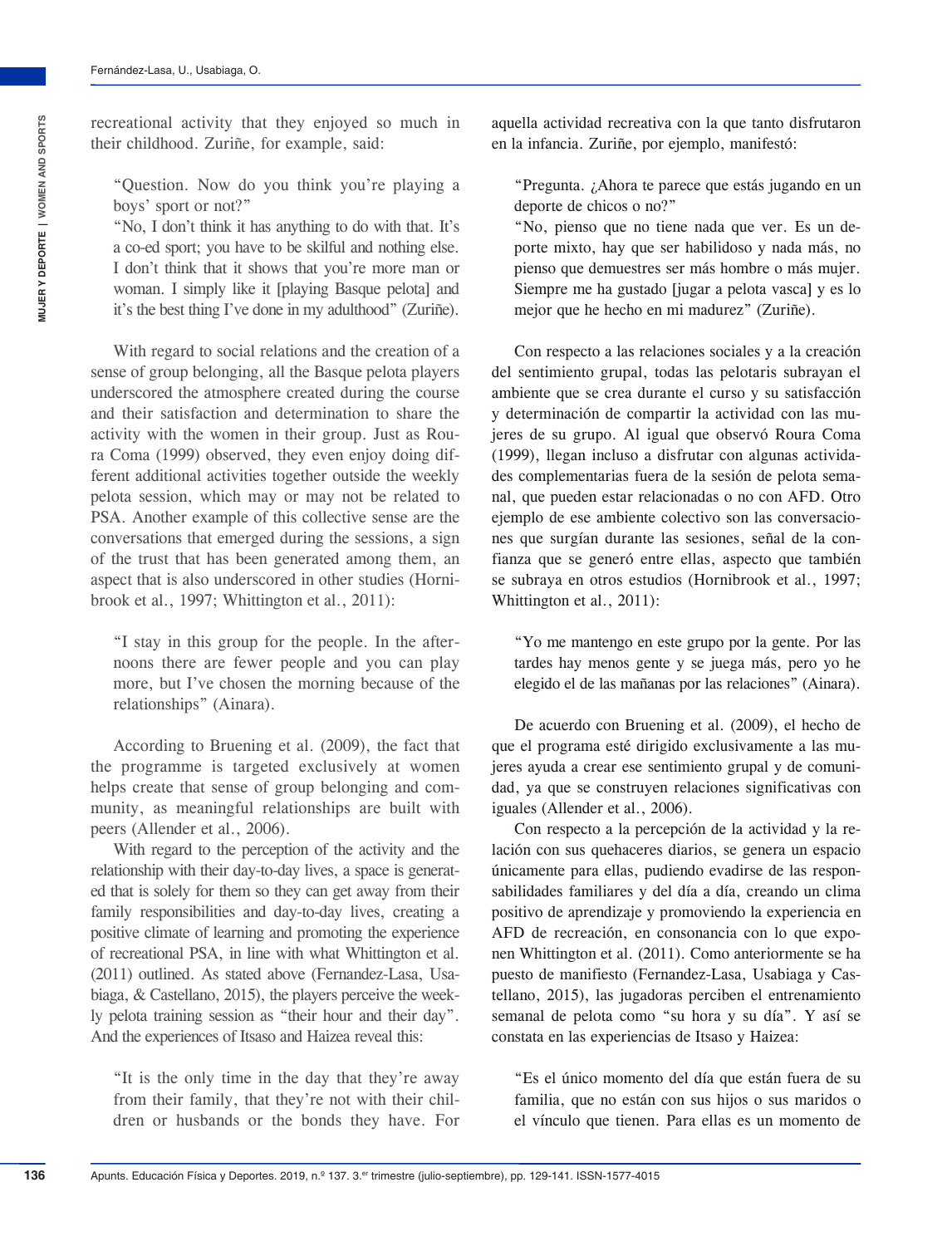them, it's a moment of freedom and that's how they experience it. It is a space for them, their time, and they respect it quite a lot" (Haizea).

The creation of a programme adapted to the skill level of each participant, the most inclusive scenario from their perspective, which was outside the existing models in Basque pelota until then, is extraordinarily important since it facilitates their success, thanks to the positive actions in programmes with women which match their level of responsibility and their needs (Gehring, 2005; Hornibrook et al., 1997; Puig & Soler, 2003). In the opinion of Gurutze, that inclusive climate is achieved thanks to the fact that they are in their own space, without men:

"I think that it's a space where I can participate. At my level, of course. And I'm sure that there are some men I could beat, but this is my own space and I feel like we're not within a man's domain" (Gurutze).

In this study, the participants also stated that the experience would have been different if the context had been co-ed, which has a direct relationship with continuous participation and adherence to the physical activity.

"If someone wants to join this group, we set one condition: that they be a woman, since this is the essence of the programme: creating spaces for women. Nothing else matters to us" (Marian).

Another of the benefits of programmes targeted solely at women is related to their sense of safety and comfort (Whittington et al., 2011), establishing a better connection with others and freedom from stereotypes (Gehring, 2005; Little, 2002). When Gurutze refers to the sense of safety she gets from her peers when they attend the annual festival of recreational courses, she says the following:

"I think it's easier in a group. The group protects you" (Gurutze).

An increase in the desire for the female Basque pelota players to participate was noted, which may be directly related to the success of the programmes targeted exclusively at women (Hornibrook et al., 1997; McDermott, 2004; Taylor et al., 2013), since several

liberación y lo viven así. Es un espacio para ellas, su momento y lo respetan bastante" (Haizea).

Frechm and that's how interaction and the set of the properties. The control of the set of the set of the set of the set of the set of the set of the set of the set of the set of the set of the set of the set of the set of La creación de un programa adaptado al nivel de destreza de cada participante, un escenario más inclusivo desde su perspectiva y fuera de los modelos existentes en pelota vasca hasta el momento, es de suma importancia, ya que eso facilita su éxito, gracias a las acciones positivas en programas con mujeres que se ajustan a su nivel de responsabilidad y sus necesidades (Gehring, 2005; Hornibrook et al., 1997; Puig y Soler, 2003). En opinión de Gurutze ese clima inclusivo se consigue gracias a que están en su espacio, sin hombres:

"A mí me parece que es un espacio donde puedo participar yo. A mi nivel, por supuesto. Y tengo claro que a según qué hombre le ganaría, pero este es mi propio espacio y a mí no me parece que estemos en un dominio de los hombres" (Gurutze).

En este estudio también se expone que la experiencia hubiera sido diferente si el contexto hubiera sido mixto, lo que tiene relación directa con la participación continuada y la adherencia a la actividad física.

"Si alguien quiere integrarse en este grupo nosotras pondríamos una condición, que sea mujer, ya que es ésta la esencia del programa, crear espacios para las mujeres. Lo demás nos daría igual" (Marian).

Otro de los beneficios de los programas dirigidos solo a mujeres tiene relación con el sentimiento de seguridad y confort (Whittington et al., 2011), estableciendo mayor conexión con las demás y libertad sobre los estereotipos (Gehring, 2005; Little, 2002). Gurutze, cuando se refiere al sentimiento de seguridad que le transmiten sus compañeras al acudir a la fiesta anual de los cursos recreativos, dice lo siguiente:

"Yo creo que si es en grupo es más fácil. El grupo te protege" (Gurutze).

Se observa un gran incremento del deseo de participar entre las pelotaris, que puede estar directamente relacionado con el éxito que obtienen los programas dirigidos únicamente a mujeres (Hornibrook et al., 1997; McDermott, 2004; Taylor et al., 2013), ya que hay varias participantes que han repetido en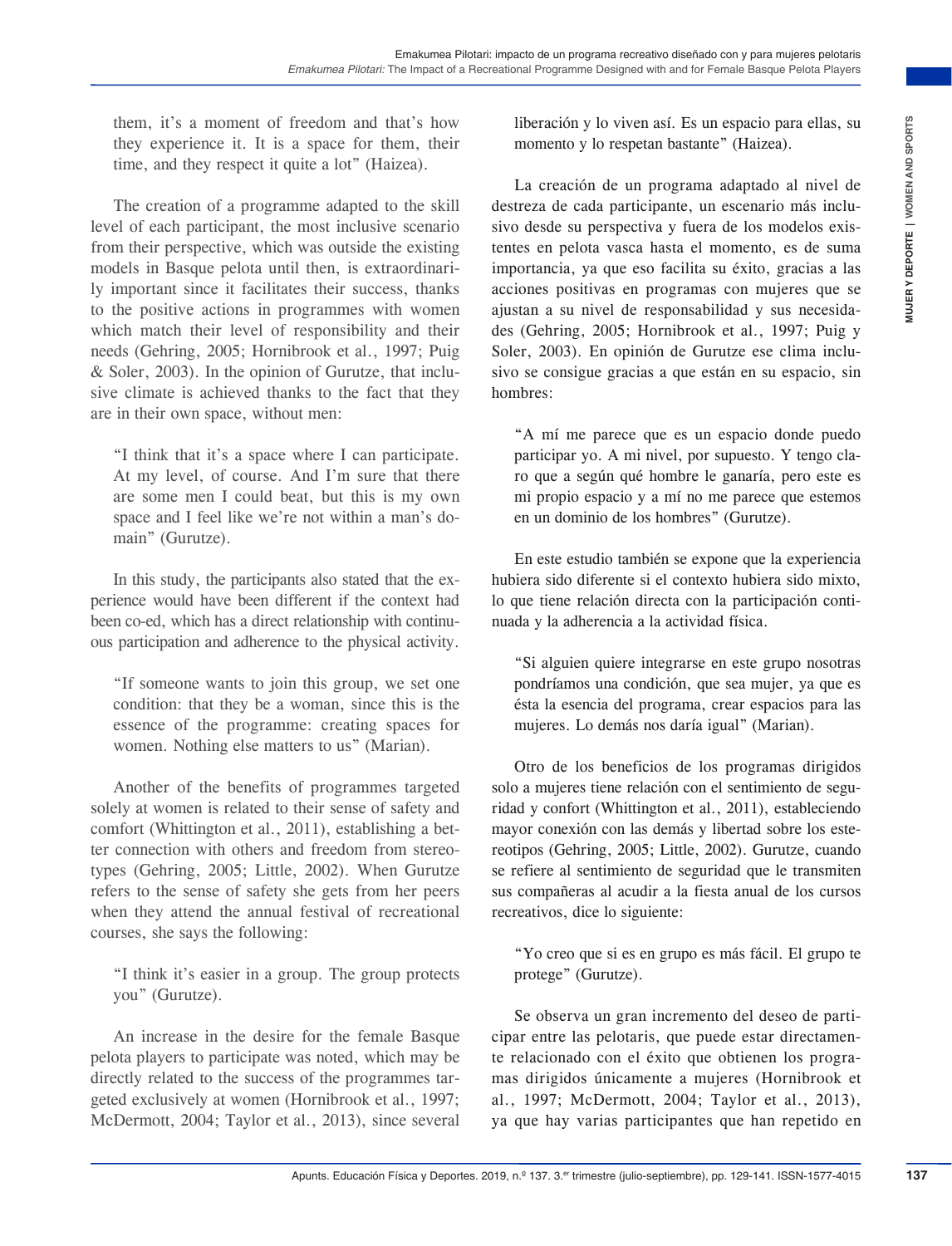participants have signed up for different courses. Furthermore, their level of involvement is higher (Taylor et al., 2013). Zuriñe, for example, has been in the same group for ten years, after she began to participate in the recreational pelota courses; she mentions the following:

"I never miss the courses, they're sacred, and then Wednesdays the group often meets, or with my daughter, with Jone, to play on our own. I also tend to go play on Saturdays" (Zuriñe).

Due to a clear process of empowerment, some of them not only continue to participate in the courses but have also created another group made up of former course mates, and they participate in popular festivals, make other plans outside of sports or try another kind of sport. This attitude is an example of the level of engagement they have reached. Concurring with McDermott (2004) and Whittington et al. (2011), it is concluded that it is more difficult for empowerment activities to occur in co-ed contexts, since the social context would be different (McDermott, 2004; Whittington et al., 2011).

Finally, we should stress the non-competitive or less competitive nature of women in recreational physical-sport activity programmes (Flintoff & Scraton, 2001; Hall, 2003; Hornibrook et al., 1997; Marsh & Peart, 1988). Because of this, a more cooperative atmosphere is created where winning or losing is not as important as sharing the time playing pelota with each other, as shown in the quote below:

"I'm not in pelota to compete. I think it's to do physical exercise and have fun. I want nothing to do with competition" (Gurutze).

In this sense, the expressions of the interviewees and the notes taken based on the observations of the sessions show that the tasks or exercises that the participants enjoy the most reflect a cooperative typology, that is, games where no one wins or loses, or if they are competitive, it does not matter who wins or loses. This kind of activity promotes an enjoyment of repetition (Etxebeste, 2012), fosters social relations and, according to Lavega, Lagardera, March, Rovira, and Coelho Araújo (2014), implies feeling positive emotions, especially among women.

diferentes cursos. Además, su nivel de implicación es mayor (Taylor et al., 2013). Zuriñe, por ejemplo, sigue en el mismo grupo diez años después de que empezara a participar en los cursos recreativos de pelota y comenta lo siguiente:

"A los cursillos no fallo, eso es sagrado, y luego los miércoles solíamos quedar las del grupo o con la hija, con Jone, para jugar por nuestra cuenta. También suelo ir los sábados a jugar" (Zuriñe).

Algunas, debido a un claro proceso de empoderamiento, además de seguir participando en los cursos, han formado otro grupo compuesto por antiguas compañeras, participando en campeonatos populares, realizando otros planes fuera del ámbito deportivo o probando alguna otra modalidad. Esta actitud es un ejemplo del nivel de implicación que han alcanzado. Coincidiendo con McDermott (2004) y Whittington et al. (2011), se concluye que es más difícil que las actividades de empoderamiento ocurran en contextos mixtos, ya que el contexto social sería diferente (McDermott, 2004; Whittington et al., 2011).

Resaltar, por último, el carácter no competitivo o menos competitivo de las mujeres en programas de actividades físico-deportivas recreativas (Flintoff y Scraton, 2001; Hall, 2003; Hornibrook et al., 1997; Marsh y Peart, 1988). Gracias a ello se crea una atmósfera más cooperativa, donde no resulta tan importante ganar o perder, sino compartir el momento de jugar a pelota entre ellas, como muestran las siguientes citas:

"Yo no me veo en la pelota para competir. Me parece que es hacer ejercicio físico y pasarlo bien. Yo lo veo alejado de la competición" (Gurutze).

En este sentido, las manifestaciones de las entrevistadas y las anotaciones realizadas a partir de las observaciones de las sesiones constatan que las tareas o ejercicios que más agradan a las participantes responden a una tipología cooperativa, es decir, juegos donde nadie gana o pierde, o en el caso de ser de carácter competitivo, son sin memoria. Este tipo de actividades promueven el goce por la repetición (Etxebeste, 2012), fomentan las relaciones sociales, y de acuerdo con Lavega, Lagardera, March, Rovira y Coelho Araújo (2014), implica el sentimiento de emociones positivas, preferentemente en el caso de las mujeres.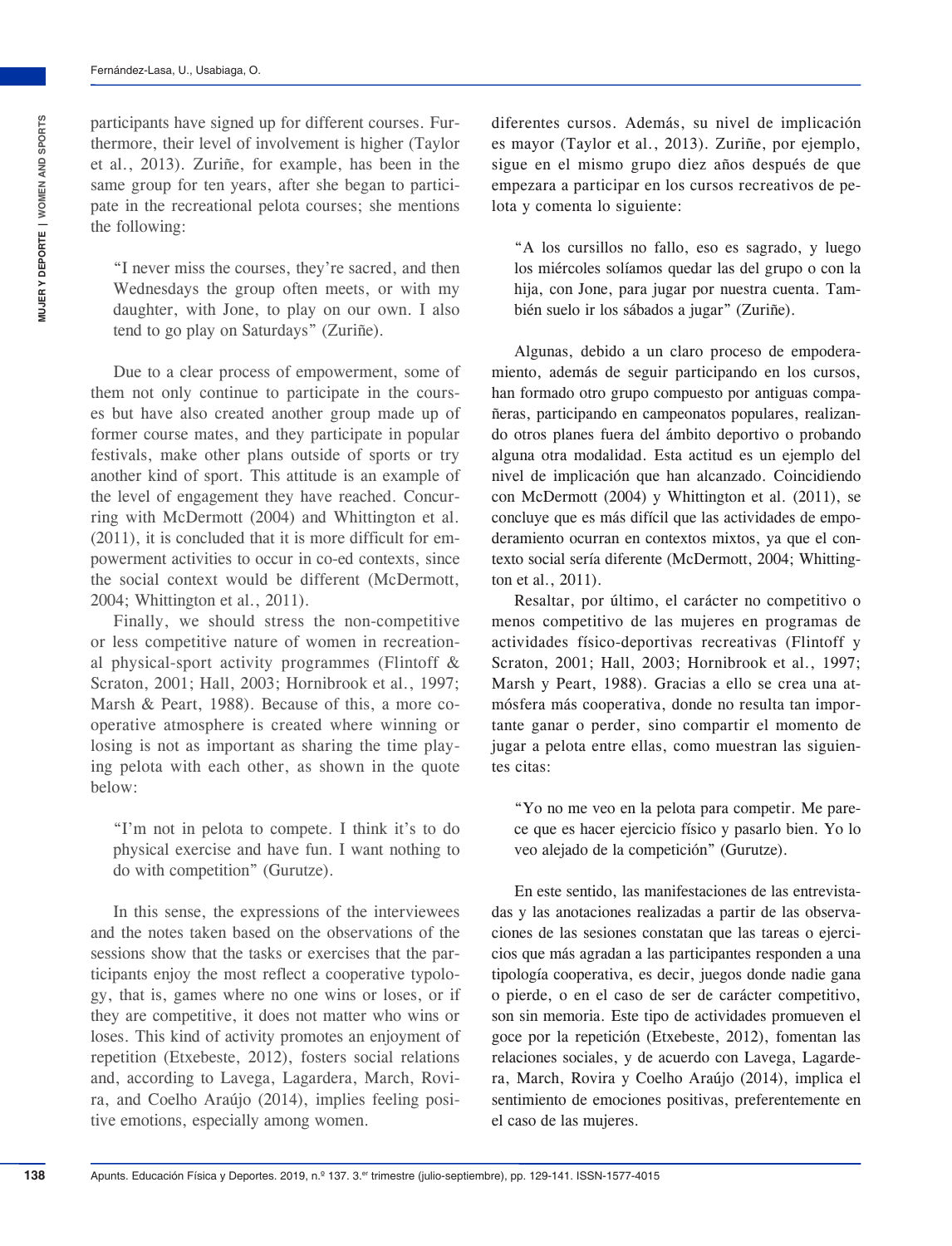#### Emakumea Pilotari: impacto de un programa recreativo diseñado con y para mujeres pelotaris *Emakumea Pilotari:* The Impact of a Recreational Programme Designed with and for Female Basque Pelota Players

#### **Conclusions**

After evaluating the impact of the EM project on the range of reactional Basque pelota activities, we can highlight the positive impact it had on the women interviewed, who believe that this is because the programme was designed from the standpoint of women and for women. The features of this project could be used to facilitate women's access to recreation in other sports considered "for men" by creating referents and giving them visibility. In this sense, it is essential to offer activities designed based on their needs and performed among peers (women), since this is a chance for them to adhere to these sports in a different way.

According to the participants themselves, the success of EM is related to the mutual desire to share that space and time with the others, where the participants can get away from family responsibilities and create a sense of group belonging where they can support each other. The motivational climate of safety and complicity which arises among the participants is facilitated in part by the cooperative (not competitive) nature of the activities, or because they put fun ahead of worrying about the other players' level of play. An inclusive atmosphere is created where any woman is welcome. The FGPV has taken an important step towards gender equality by transforming the Guipuzcoan context via a recreational programme custom-made for female pelota players. However, when designing and promoting recreational programmes for women in sports that are considered "for men", the following actions should be taken into account:

- Organising recreational courses exclusively for women.
- Designing cooperative or largely uncompetitive tasks (games with no consequences of winning or losing), where the repetition of motor behaviours becomes important and positive or collaborative interactions among participants are reinforced.
- Providing a space and time to free women from their daily routines in a safe, comfortable environment.
- Proposing additional activities outside the sessions to strengthen the sense of group belonging.
- Designing, evaluating and optimising the programmes with the direct input of the course participants (programmes designed and improved with and for them).

#### **Conclusiones**

Después de evaluar el impacto del proyecto EM en la oferta recreativa de pelota vasca, se puede resaltar el impacto positivo generado en las mujeres entrevistadas, las cuales creen que se debe al hecho que el programa se ha diseñado a partir de la óptica de las mujeres y para las mujeres. Los rasgos de este proyecto podrían emplearse para facilitar el acceso de las mujeres al ámbito recreativo en otros deportes considerados "de hombres", creando referentes y dándoles visibilidad. En este sentido, es fundamental ofrecer actividades diseñadas a partir de sus necesidades, realizadas entre iguales (entre mujeres), ya que supone una oportunidad para que se adhieran a estos deportes de otra manera.

**Apure 1911** (**a** train the state of the state of the state of train in the state of train and the state of train a moreover of policies, we are necessive as a specific desired in this state is stated to the state of the s En boca de las propias participantes, el éxito de EM se relaciona con el deseo mutuo de compartir con las demás ese espacio y ese tiempo, donde las participantes pueden evadirse de las responsabilidades familiares y crear un sentimiento grupal en la que se apoyan las unas a las otras; el clima motivacional de seguridad y complicidad que se genera entre las participantes, facilitado en parte por el carácter cooperativo (no competitivo) de las actividades o porque anteponen la diversión sin darle importancia alguna al nivel de juego de las demás jugadoras; una atmósfera inclusiva, donde cualquier mujer es bienvenida. La FGPV ha dado un importante paso hacia la igualdad de género, transformando el contexto guipuzcoano a través de un programa recreativo hecho a la medida de las mujeres pelotaris. Sin embargo, a la hora de diseñar e impulsar programas recreativos para mujeres en deportes considerados "de hombres", se podrían tener en cuenta las siguientes acciones:

- Organizar cursos recreativos exclusivamente para mujeres.
- Diseñar tareas cooperativas o poco competitivas (juegos sin memoria) donde la repetición de las conductas motrices cobra relevancia y se refuerzan las interacciones positivas o colaborativas entre las participantes.
- Facilitar un espacio y una hora para liberar a las mujeres de su rutina diaria en un ambiente de seguridad y confort.
- Proponer actividades complementarias fuera de las sesiones para fortalecer el sentimiento grupal y de pertenencia.
- Diseñar, evaluar y optimizar los programas con la participación directa de las cursillistas (programas diseñados y mejorados con y para ellas).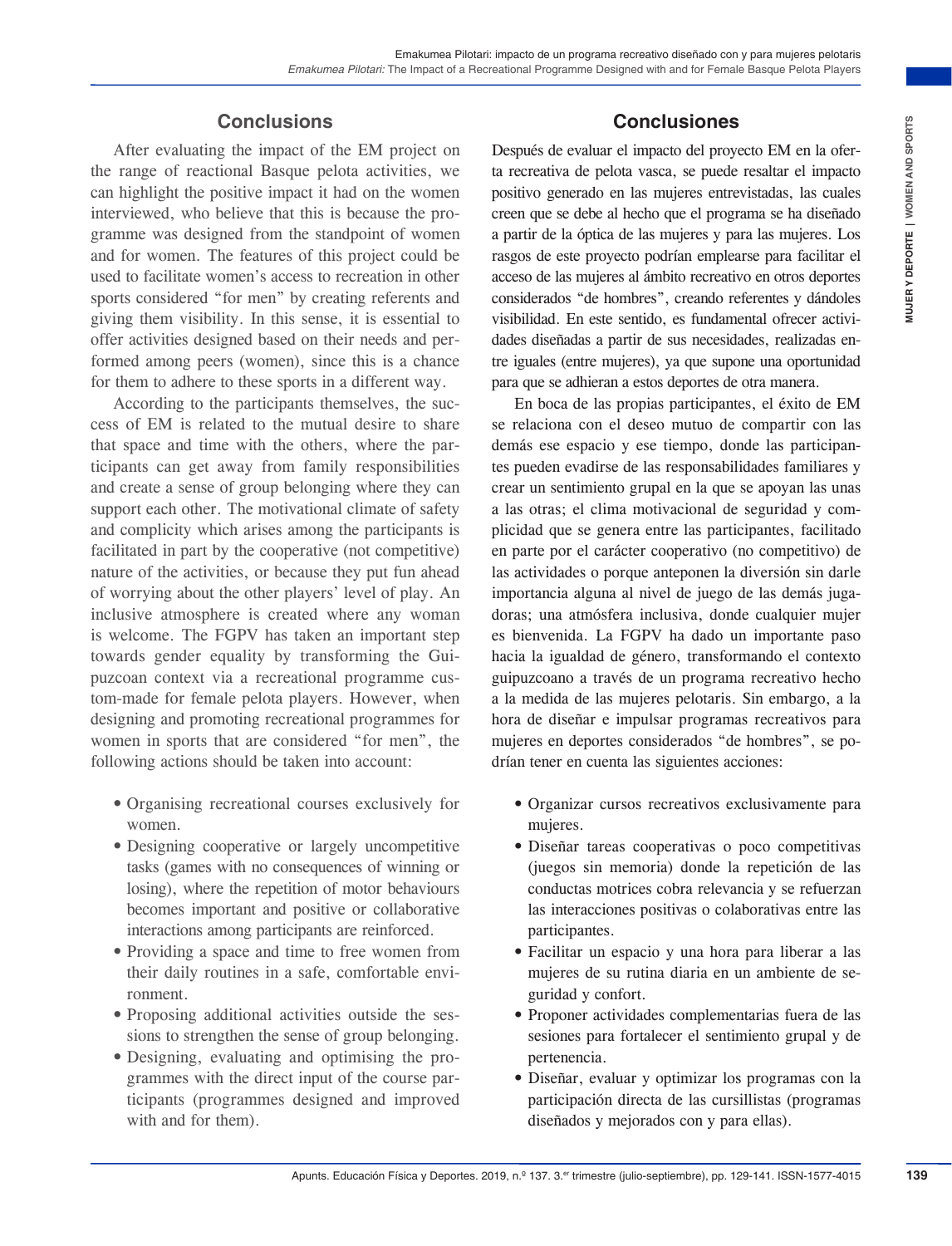This study included no participants who dropped out of the programme; nor were women who were not enthusiastic about participating in the programme interviewed. These two aspects could have influenced the results and shaped the conclusions, so it would be essential to address their perspectives in future studies. In this way, we could better understand some participants' lack of adherence or the reasons why other women are not interested in enrolling in the recreational Basque pelota courses.

#### **Conflict of Interests**

No conflict of interest was reported by the authors.

- Allender, S., Cowburn, G., & Foster, C. (2006). Understanding participation in sport and physical activity among children and adults: A review of qualitative studies*. Health Education Research, 21*(6), 826-835. [doi:10.1093/her/cyl063](https://doi.org/10.1093/her/cyl063)
- Anguera Argilaga, M. T., & Hernández Mendo, A. (2005). Evaluación de programas de actividad física. En A. Hernández Mendo (Coord.), *Psicología del Deporte (Vol. II). Metodología* (pp. 151-199). Sevilla: Waunceulen.
- Birrel, S. J. (2000). Feminist theories for sport. En J. Coakley & E. Dunning (Eds.), *Handbook of Sports Studies* (61-76). London: Sage.
- Bracey, G. W. (2006). Single sex education: No easy answer. *Principal Leadership, 7*(4), 52-55.
- Bruening, E., Dover, K. M., & Clark, B. S. (2009). Preadolescent female development through sport and physical activity. *Research Quarterly for Exercise and Sport, 80*(1), 87-101.
- Castejón Oliva, F. J. (2007). *Evaluación de programas en ciencias de la actividad física*. Madrid: Síntesis.
- Channon, A., Dashper, K., Fletcher, T., & Lake, R. J. (2016). The promises and pitfalls of sex integration in sport and physical culture*. Sport in Society, 19*(8-9), 1111-1124. [doi:10.1080/17430437.2016.1116167](https://doi.org/10.1080/17430437.2016.1116167)
- Cortis, N. (2009). Social inclusion and sport: Culturally diverse women's perspectives. *Australian Journal of Social Issues, 44*(1), 91-106. [doi:10.1002/j.1839-4655.2009.tb00132.x](https://doi.org/10.1002/j.1839-4655.2009.tb00132.x)
- Culp, R. H. (1998). Adolescent girls and outdoor recreation: A case study examining constraints and effective programming. *Journal of Leisure Research, 30*(3), 356-379. [doi:10.1080/00222216.1998.11](https://doi.org/10.1080/00222216.1998.11949838) [949838](https://doi.org/10.1080/00222216.1998.11949838)
- Del Valle, T. (2001). *Emakumeak Euskal Herrian: (erresistentziak eta hausturak)*. [Mujeres en el País Vasco: resistencias y rupturas]. Donostia-San Sebastián: Gaiak.
- Domínguez, M., & Dávila, A. (2008). La práctica conversacional del grupo de discusión: jóvenes, ciudadanías y nuevos derechos. En L. Gordo & A. Serrano Pascual, *Estrategias y prácticas cualitativas de investigación social* (pp. 97-125). Madrid: Pearson-Prentice Hall.
- Etxebeste, J. (2012). *Á cloche-pied. Les jeux sportifs traditionnels et la socialisation des enfants basques*. Sarrebruck: Editions Universitaires Européennes.
- Fernandez-Lasa, U., Usabiaga, O., Castellano, J., Etxeberria, J. C., & Mendizabal, M. (2015). Emakumea Pilotari: erne al da hazia? En

En este estudio no se contactó con ninguna participante de las que abandonaron el programa, y tampoco se entrevistaron a mujeres que no se animaron a participar en el programa. Estos dos aspectos podrían influir en los resultados y puntualizar las conclusiones, por lo que parece necesario abordar sus perspectivas en futuros trabajos. De esta forma, se podría comprender la falta de adherencia de algunas participantes o las razones por las que otras mujeres no se animan a inscribirse en los cursos recreativos de pelota vasca.

#### **Conflicto de intereses**

Las autorías no han comunicado ningún conflicto de intereses.

#### *References Referencias*

- Emakunde (Ed.), *Congreso internacional para el impulso de políticas de igualdad de mujeres y hombres. "Reflexiones y estrategias en contextos de crisis, redes e innovaciones"* (Vol. 3, pp. 39-50). Vitoria-Gasteiz: Emakunde – Instituto Vasco de la Mujer.
- Fernandez-Lasa, U., Usabiaga, O., Martos-García, D., & Castellano, J. (2015). Creating and maintaining social networks: Women's participation in Basque pilota. *RICYDE*. *Revista Internacional de Ciencias del Deporte, 40*(11), 129-144. [doi:10.5232/ricyde2015.04003](https://doi.org/10.5232/ricyde2015.04003)
- Fernandez-Lasa, U., Usabiaga, O., & Castellano, J. (2015). Emakume pilotariak: gure taldea, gure ordua [Las mujeres pelotaris: nuestro grupo, nuestra hora]. *Uztaro*, *93*, 5-16.
- Federación Guipuzcoana de Pelota Vasca. (2004a). *Proyecto Emakumea Pilotari. Creación.* Donostia: documento no publicado.
- Federación Guipuzcoana de Pelota Vasca. (2004b). *Memoria de presentación de Emakumea Pilotari*. Donostia: documento no publicado.
- Federación Guipuzcoana de Pelota Vasca. (2012). *Balance de Emakumea Pilotari*. Donostia: documento no publicado.
- Federación Guipuzcoana de Pelota Vasca. (2017). *Evolución de la participación en los cursos recreativos. Memoria del proyecto Emakumea Pilotari*. Donostia: documento no publicado.
- Flintoff, A., & Scraton, S. (2001). Stepping into active leisure? Young women's perceptions of active lifestyles and their experiences of school physical education. *Sport, Education and Society, 6*, 5-21. [doi:10.1080/713696043](https://doi.org/10.1080/713696043)
- Friese, S. (2012). *Qualitative data analysis with ATLAS.ti*. Londres: SAGE Publications Ltd.
- Gehring, J. (2005). Researchers say girls thrive in single-sex gym classes. *Education Week*, *25*(1), 13.
- González-Abrisketa, O. (2005). *Pelota Vasca: un ritual, una estética*. Bilbao: Editores Muelle de Uribitarte.
- Guba, E., & Lincoln, Y. (1994). Paradigmas en pugna en la investigación cualitativa. En N. Denzin & I. Lincoln, *Handbook of Qualitative Research* (pp. 105-117). Londres: Sage.
- Gubby, L., & Wellard, I. (2015). Sporting equality and gender neutrality in korfball. *Sport in Society, 19*(8-9), 1171-1185. [doi:10.1080/1](https://doi.org/10.1080/17430437.2015.1096261) [7430437.2015.1096261](https://doi.org/10.1080/17430437.2015.1096261)
- Hall, M. A. (2003). The game of choice: Girls' and women's soccer in Canada. *Soccer & Society, 4*(2-3), 30-46. [doi:10.1080/14660970](https://doi.org/10.1080/14660970512331390815) [512331390815](https://doi.org/10.1080/14660970512331390815)

**140**